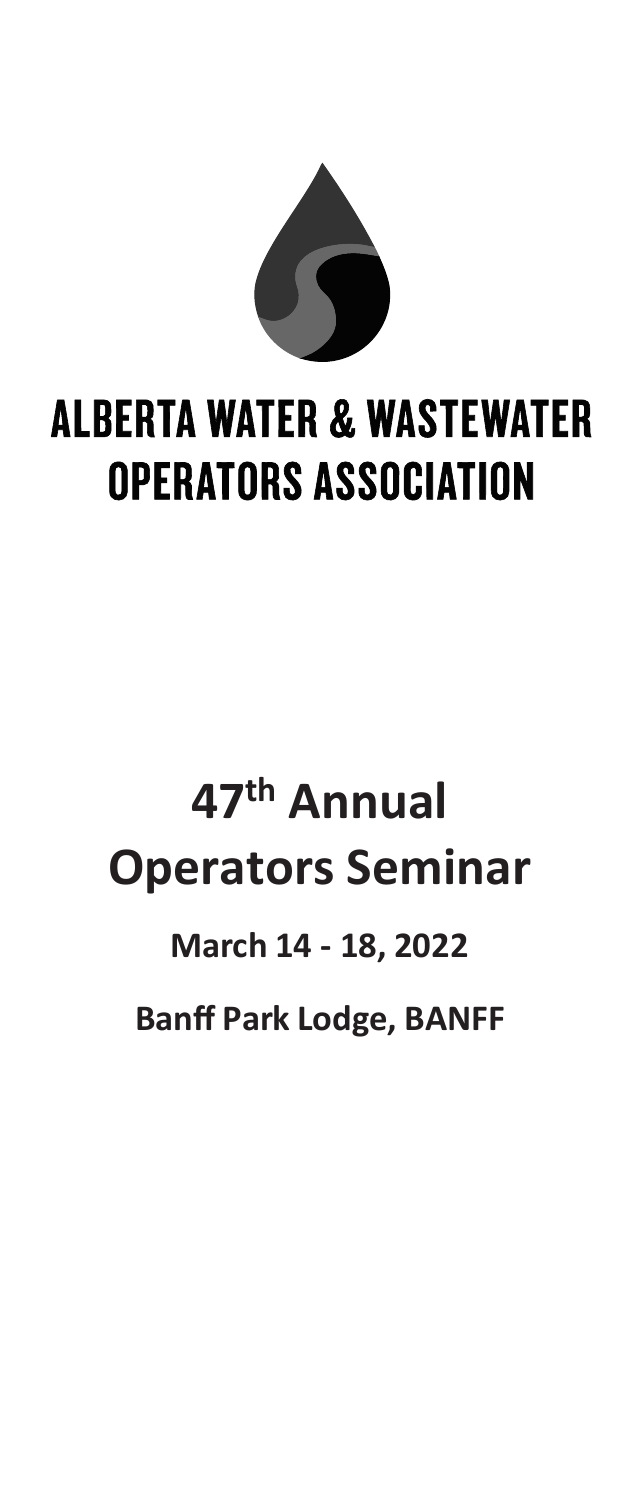## **ALBERTA WATER & WASTEWATER OPERATORS ASSOCIATION**

## **2021 - 2022 EXECUTIVE**

**Dennis Tomuschat, Chair** Town of Bruderheim

**Sandra Kotch, Vice Chair** The City of Calgary

**Darrin Wenzel, Past Chair** Strathcona County

**Bert J. Miller** City of Red Deer

**Chris Huston** City of Lacombe

**Daris Podgurski** Town of Penhold

**Don Erechuk** DMJ Environmental

**Doug Thorson** Life Member

**Joe Rahn** Rocky View County

**Kathy Jonzon** Aquatera Utilities

**Mike Bureaud** EPCOR Water Services

**Paresh Dhariya** Town of Devon

**Rick Gervais** Smoky River Regional Water Commission

**Tammy Elzinga** 5,001 – 25,000 Population Rep.

**Theo Hohner** Northern Sunrise County

## **AWWOA Staff**

**Dan Rites**, Executive Director **Kirstin Mihaychuk**, Program Coordinator **Jenna Horning**, Membership Services **Erin Ciezki**, Seminar Technical Program Coordinator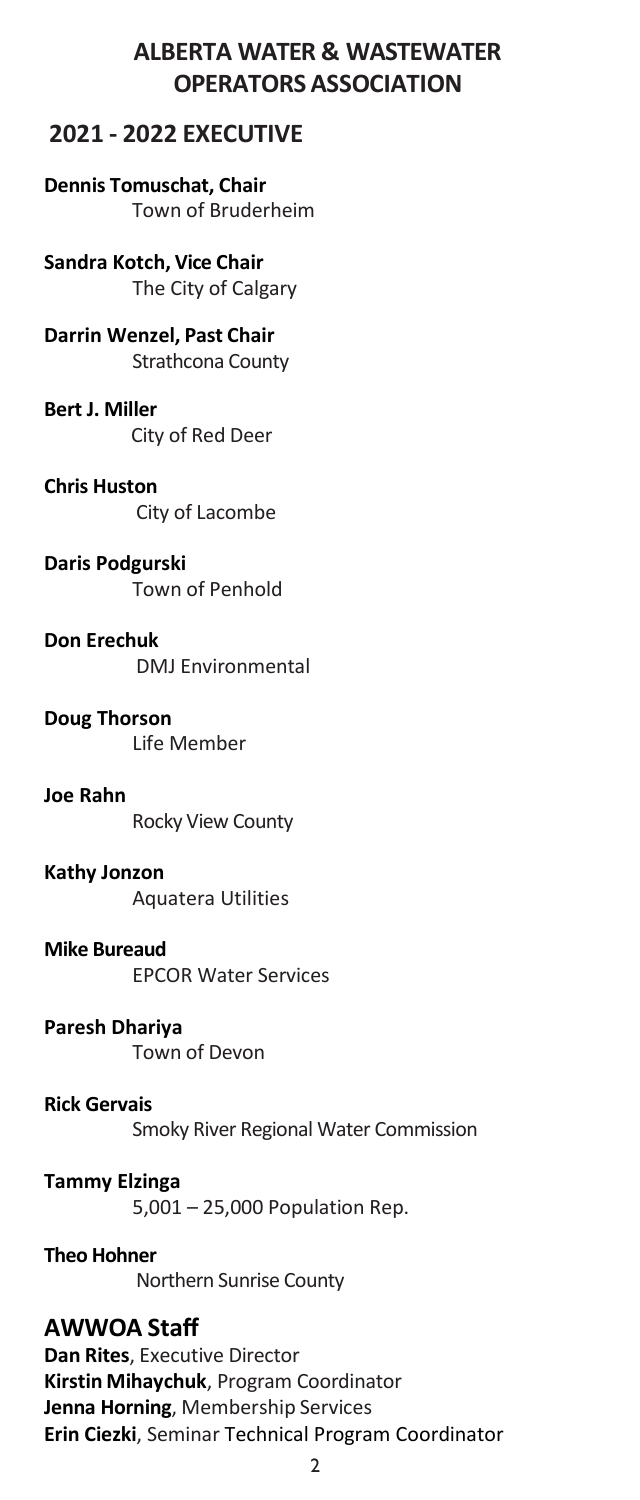## **MONDAY - March 14, 2022**

#### **Pre-Seminar Workshops (PRE-REGISTRATION REQUIRED) Rocky Mountain Resort, 1029 Banff Avenue**

### **Workshop #1 - 8:30 – 12:00 Noon (0.3 CEUs)**

### **Bonnybrook WWTP Cogeneration Expansion Project**

This workshop will discuss the design of the system at a high level and will focus on interesting features and challenges in design and operation. Commissioning will be discussed at length, including planning and training.

Presenters: Kyle Jensen, Stantec; Ryan Balt, Graham; Sean Killoran, The City of Calgary

#### **Workshop #2 - 8:30 – 12:00 Noon (0.3 CEUs) Jar Testing for Operators, How to Optimize Water Plant Chemistry**

This workshop will focus on the theory behind various available chemistries and what they target, the math behind stock solutions and dosages in jar testing.

Presenters: Doug Riddell and Dalen Crouse, Klearwater Equipment & Technologies

**12:00 - 8:00 pm - Seminar Registration –** BPL Hotel Lobby

### **Workshop #3 - 1:00 – 4:30 (0.3 CEUs)**

#### **Oxygenation and Circulation Techniques to Improve Water Quality in Raw Water, Wastewater, Stormwater, and Managed Lakes & Ponds**

This workshop will provide a comprehensive review of both theory and practice of oxygenation and circulation techniques. Presenters: Patrick Goodwin, Good Aquatics; Raymond Menard, Algae Control Canada

### **Workshop #4 - 1:00 – 4:30 (0.3 CEUs)**

### **Building a Maintenance Management Plan**

This workshop will explore the concepts of a maintenance management strategy, prioritization of critical assets, developing schedules and reporting systems.

Presenters: Owen James and Grant Dixon, Associated Engineering

| $3:00 - 9:00$ pm | Trade Show Displays - Open for Viewing |
|------------------|----------------------------------------|
|                  | <b>Silent Auction - Pine Room</b>      |
| $5:00 - 9:00$ pm | <b>Trade Show Reception</b>            |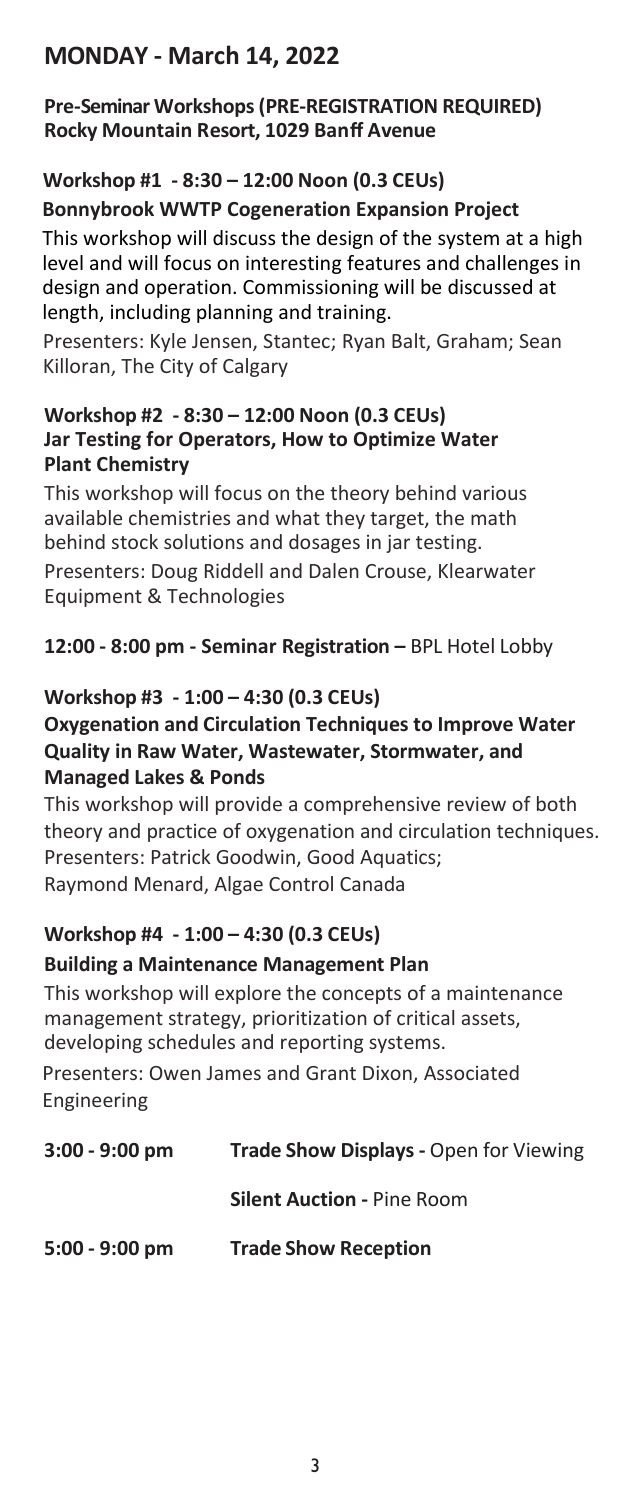## **TUESDAY - March 15, 2022**

**8:00 - 4:00 pm – Seminar Registration –** BPL Hotel Lobby

### **Pre-Seminar Workshops (PRE-REGISTRATION REQUIRED) Rocky Mountain Resort, 1029 Banff Avenue**

### **Workshop #5 - 8:30 – 12:00 (0.3 CEUs)**

#### **Resiliency Lessons Learned from Natural Disasters and How They Impact Operations**

This workshop will outline some of the impacts of recent disasters and what we have learned about our utilities as a result. Also, how can we leverage the lessons learned by the experience of other utilities to mitigate risks and make our infrastructure and operations more resilient.

Presenters: Stephan Weninger and Neal Cody, Stantec.

### **Workshop #6 - 8:30 – 12:00 (0.3 CEUs)**

### **Engineered Hot Taps, Line Stops, Valve Inserts & Freezes - A Comprehensive Look at the Technology**

This workshop discusses all of the technologies you didn't know existed to keep your infrastructure live and your clients with full services. Find out which are the most efficient and costeffective ways to keep infrastructure live to accommodate downstream work.

Presenter: Brandon Pater, Pacific Flow Control

|                   | 10:00 - 4:00 pm Trade Show Displays - Open for Viewing                                                                      |
|-------------------|-----------------------------------------------------------------------------------------------------------------------------|
| $10:00 - 5:00$ pm | <b>Silent Auction - Pine Room</b>                                                                                           |
| 12:00 - 1:30 pm   | <b>Delegate Lunch - In Display Area</b><br>Sponsored by Aquatech Diving & Marine<br><b>Services Ltd and MPE Engineering</b> |
| $5:15 - 6:00$ pm  | Silent Auction Item Pickup - Pine Room                                                                                      |
| $7:00 - 10:00$ pm | PUB NIGHT NETWORKING EVENT -<br>Sponsored by Algae Control Canada<br>Elk & Oarsman Pub, 119 Banff Avenue                    |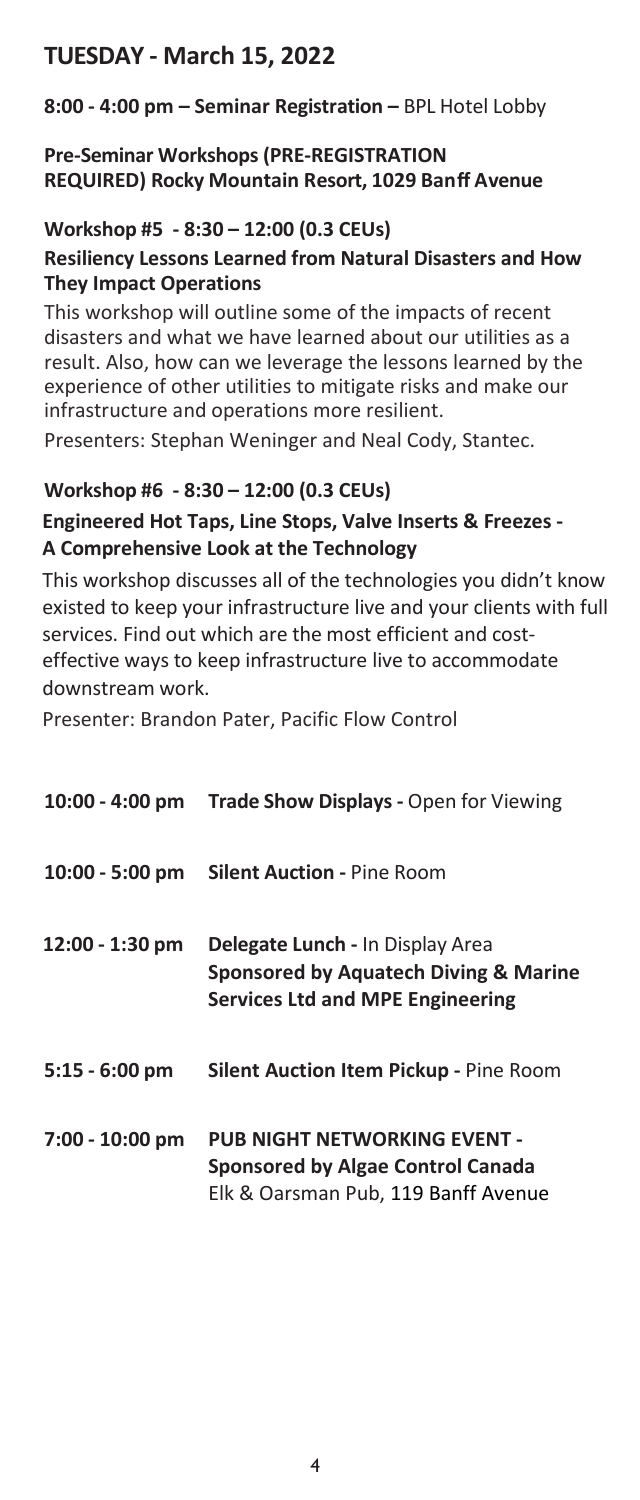## **WEDNESDAY - March 16, 2022**

| 8:30 - Noon                       | <b>REGISTRATION - Hotel Lobby</b>                                                                                                                                                                                        |
|-----------------------------------|--------------------------------------------------------------------------------------------------------------------------------------------------------------------------------------------------------------------------|
| $9:00 - 9:45$ am                  | <b>Official Opening - Main Ballroom</b><br>Dennis Tomuschat, Chair, AWWOA                                                                                                                                                |
|                                   | Greetings from Western Canada Water<br>Andy Barr, WCW President Elect                                                                                                                                                    |
| <b>AWWOA Awards Presentations</b> | • The Gerald Samuel, Operator of the Year Award<br>• The Ron Bayne, Service Award<br>• The Steve Blonsky, Life Member Award<br>• AWWOA - NAIT Achievement Awards                                                         |
| 9:45 – 10:15 am                   | <b>Alberta Environment and Parks</b>                                                                                                                                                                                     |
|                                   | <b>Drinking Water and Wastewater Section</b><br><b>Initiatives and Certification Program</b><br><b>Updates</b><br>Sharon Willianen, Jeffrey Wu, Terence Ko,<br>Tanya Hunter, Christine Donovan, Edith<br>Vanderpuye, AEP |
| 10:15-10:30 am                    | <b>COFFEE - Alpine Meadows</b>                                                                                                                                                                                           |
| 10:30 - 11:20 am                  | <b>AEP Continued</b>                                                                                                                                                                                                     |
|                                   | 11:20 - 11:40pm Alberta Municipal Health and Safety<br><b>Association Presentation</b><br>Craig Hrynchuk                                                                                                                 |
| $11:40 - 12:00$                   | The Water School Update<br>Dave Ericson, The Water School                                                                                                                                                                |
| 12:00 - 1:30 pm                   | <b>LUNCH</b>                                                                                                                                                                                                             |
| 1:30 - 2:15 pm                    | <b>PRESENTATIONS:</b>                                                                                                                                                                                                    |
| <b>SESSION A</b>                  | An Introduction to Water Stability:<br>Kelsi Holzer, Delco Water                                                                                                                                                         |
| <b>SESSION B</b>                  | Using inDENSE™ Technology for Sludge<br><b>Densification to Increase Secondary</b><br><b>Treatment Capacity at Gold Bar WWTP:</b><br>Julian Xheko, Stantec and Saif Molla, EPCOR                                         |
| <b>SESSION C</b>                  | From No Data to SCADA in 30 Minutes:<br>Paul Cook, SFC Energy Canada                                                                                                                                                     |
| <b>SESSION D</b>                  | <b>Extreme Makeover - Lift Station Edition:</b><br>Michael Thiessen, McElhanney                                                                                                                                          |
| <b>PLEASE NOTE:</b>               | The Annual General Meeting takes place at                                                                                                                                                                                |

**3:45 pm in the Summit Room.**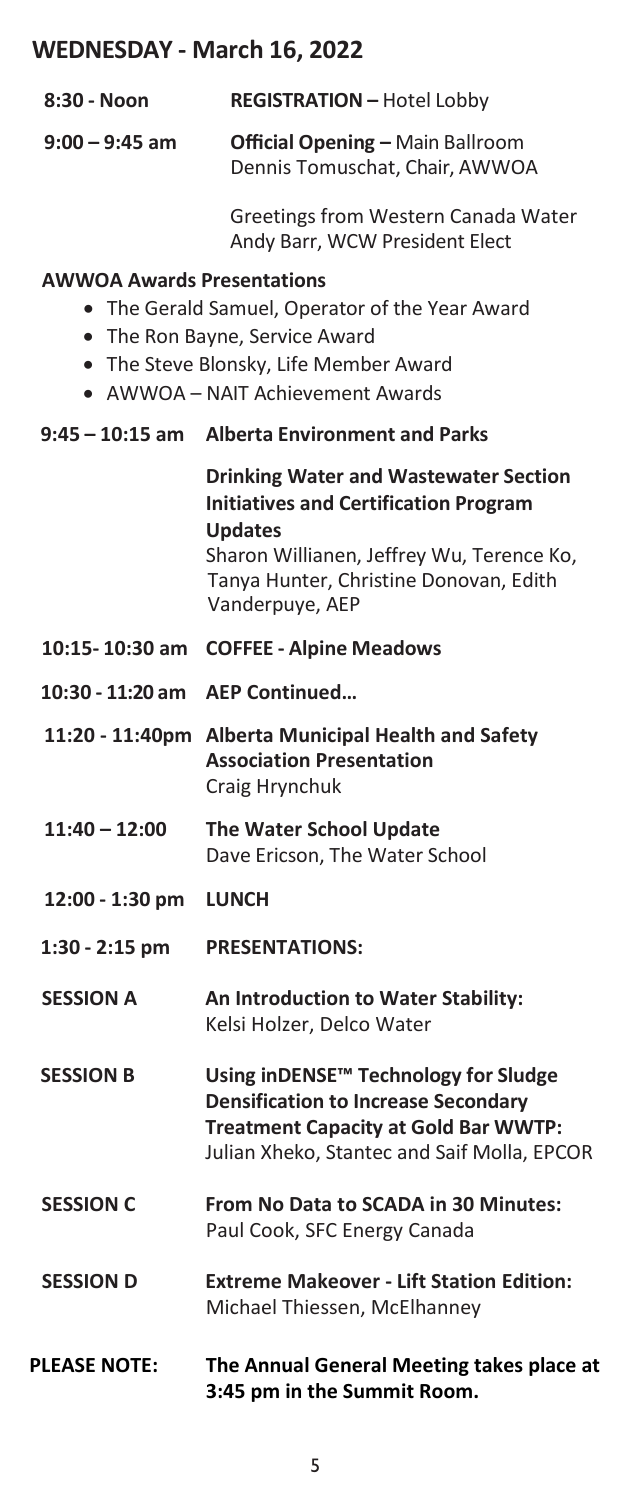## **WEDNESDAY - March 16, 2022**

| $2:15 - 2:45$ pm | <b>PRESENTATIONS:</b>                                                                                                                                                                                  |
|------------------|--------------------------------------------------------------------------------------------------------------------------------------------------------------------------------------------------------|
| <b>SESSION A</b> | <b>City of Lloydminster WTP Control System</b><br>Upgrade - Case Study: Nicholas Sawatzky,<br>MPE Engineering and Jamie Hopko, City of<br>Lloydminster                                                 |
| <b>SESSION B</b> | <b>Corrosion Monitoring and Asset</b><br>Management: David Speed, BioMaxx<br>Environmental                                                                                                             |
| <b>SESSION C</b> | <b>Taste and Odour Mitigation Approaches for</b><br>Water Utilities: Klas Ohman, Associated<br>Engineering                                                                                             |
| <b>SESSION D</b> | <b>Destination Education of Station</b><br>Operation, Through our Explanation on<br><b>Elimination of Frustration (AKA User</b><br>Friendlies): Ryan Powell and Nicholas<br>Brownhoff, EPCOR           |
| $2:45 - 3:00$ pm | <b>COFFEE - Alpine Meadows</b>                                                                                                                                                                         |
| $3:00 - 3:30$ pm |                                                                                                                                                                                                        |
| <b>SESSION A</b> | Coagulation 101: David Pernitsky, Stantec                                                                                                                                                              |
| <b>SESSION B</b> | <b>Reduction of Bioaerosols Containing</b><br><b>Pathogens Using Upper Room Ultraviolet</b><br><b>Germicidal Irradiation (UVGI): Martine</b><br>Pawlowski, H2O Logics Inc.                             |
| <b>SESSION C</b> | <b>Supervisory Control and Data Acquisition</b><br>(SCADA): Clifford Long, Stantec/Red Deer                                                                                                            |
| <b>SESSION D</b> | <b>Open Channel Flow Measurements:</b><br>Aarthie Fernando, VEGA Instruments<br>Canada I td.                                                                                                           |
| 3:45 - 4:45 pm   | AWWOA ANNUAL GENERAL MEETING<br><b>Summit Room</b><br><b>Executive Election Results</b><br>AWWOA - Three Door Prize Draws<br>Find the Hydrant Draw - Two Prizes                                        |
| 7:30 - 10:30 pm  | <b>CASINO NIGHT NETWORKING EVENT</b><br><b>Sponsored by Wolseley Waterworks</b><br>and Clow Canada<br>Main Ballroom, Banff Park Lodge<br><b>Games and Prizes</b><br>Name Tag is required for admission |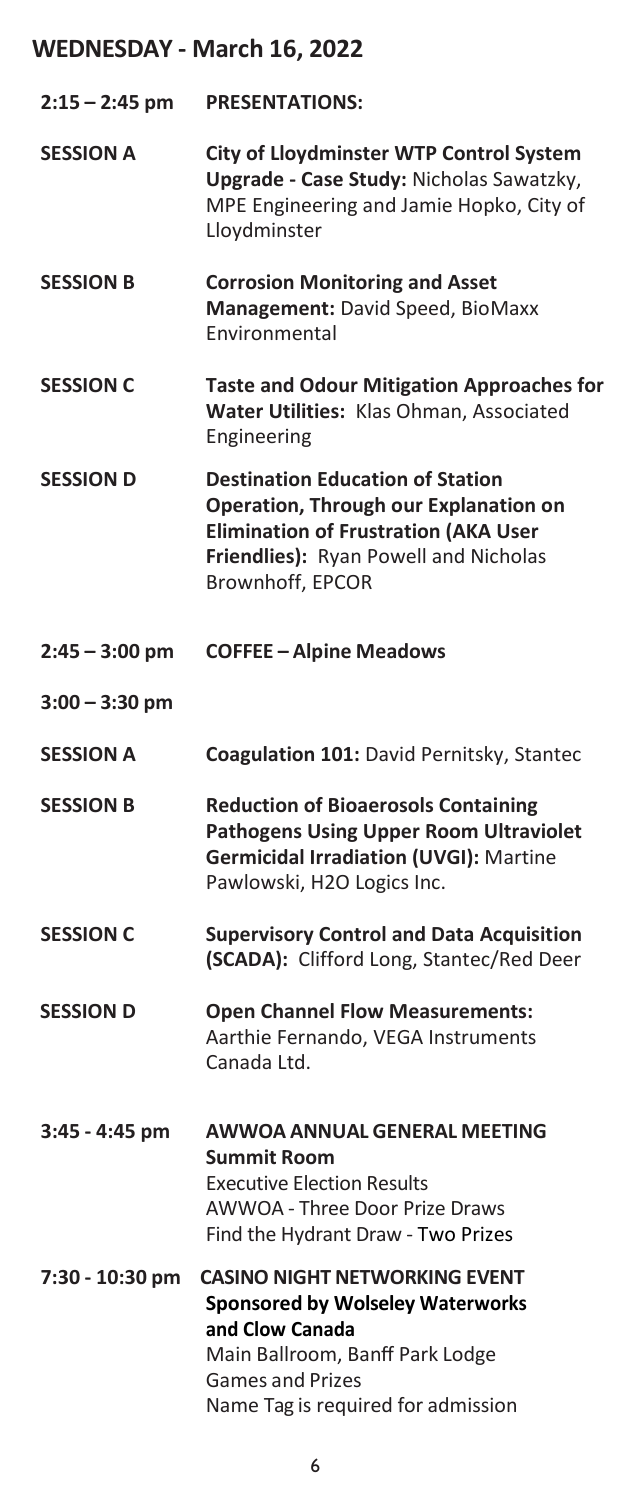| $8:30 - 10:15$ am | Registration - Hotel Lobby                                                                                                                                                                             |
|-------------------|--------------------------------------------------------------------------------------------------------------------------------------------------------------------------------------------------------|
| $9:00 - 9:30$ am  | <b>PRESENTATIONS:</b>                                                                                                                                                                                  |
| <b>SESSION A</b>  | Lessons from a Northern WTP Evaluation:<br>Sarah Larlee, Associated Engineering                                                                                                                        |
| <b>SESSION B</b>  | <b>Lessons Learned during Process</b><br><b>Optimization of Bonnybrook WWTP</b><br><b>Secondary Treatment Plant D Expansion:</b><br>Danelle Bishoff, Stantec and<br>Sean Killoran, The City of Calgary |
| <b>SESSION C</b>  | Lagoon Management Mechanical SRS: Fred<br>Netter and Rick Kneiss, Kayden Industries                                                                                                                    |
| <b>SESSION D</b>  | Case History: Flow Test of a 97-year-old Iron<br>Pipe: Sam Ghosn, DIPRA (Ductile Iron Pipe<br><b>Research Association)</b>                                                                             |
| $9:30 - 10:15$ am |                                                                                                                                                                                                        |
| <b>SESSION A</b>  | Three Hills WTP Upgrade - Were the<br><b>Objectives Achieved?: Richard Tombs,</b><br>ISL Engineering and Land Services Ltd.                                                                            |
| <b>SESSION B</b>  | <b>Bonnybrook WWTP UV Disinfection</b><br><b>Upgrades and Commissioning: Sean</b><br>Killoran and Steve Pickle, The City of Calgary                                                                    |
| <b>SESSION C</b>  | <b>Free Disinfection in Post-Lagoon</b><br><b>Nitrification: Performance Review of</b><br><b>Existing Cold Climate SAGRs:</b><br>Damian J. Kruk, Nexom                                                 |
| <b>SESSION D</b>  | Liquid-Only Sewer; Addressing the Pressure<br>of Wastewater Collection in Alberta:<br>Kevin Huynh, Alberta Wilbert Sales Ltd.                                                                          |

**10:15 - 10:45 am COFFEE - Alpine Meadows**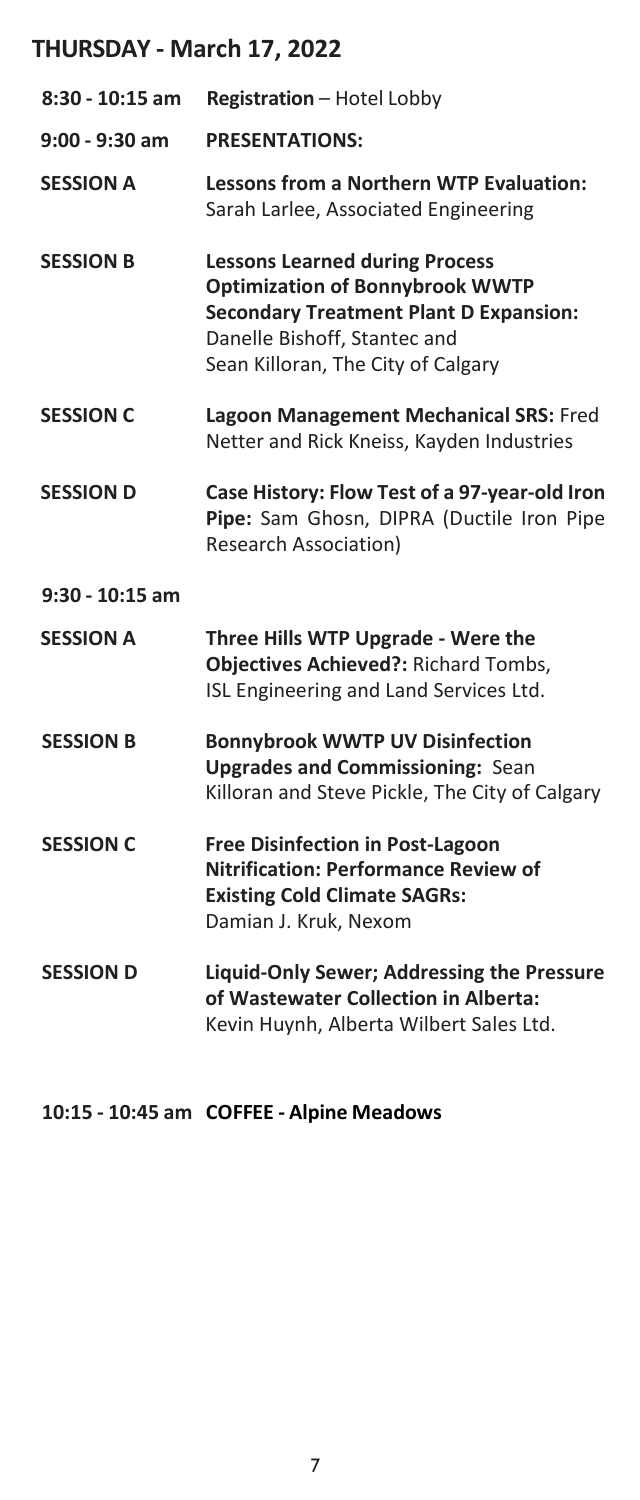|                  | 10:45 - 11:15 am PRESENTATIONS:                                                                                                                                                                                                   |
|------------------|-----------------------------------------------------------------------------------------------------------------------------------------------------------------------------------------------------------------------------------|
| <b>SESSION A</b> | UV Disinfection in Alberta: Applying the<br><b>March 2021 Municipal Waterworks</b><br><b>Standards to New and Existing Drinking</b><br><b>Water UV Disinfection Systems: Wayne</b><br>Lem and Jackie Corlett, Trojan Technologies |
| <b>SESSION B</b> | <b>Advanced Process Control to the Aeration</b><br>Basins: Paul A. Nelsen, Egger Turo Pumps &<br><b>Iris Valves</b>                                                                                                               |
| <b>SESSION C</b> | <b>Improving Lagoon Performance with</b><br><b>Bioaugmentation - Case Study - Ponoka:</b><br>Dennis Greenhow and Dhaval Vaghasia,<br>Algae Control Canada                                                                         |
| <b>SESSION D</b> | <b>Sanitary Sewer System Renewal</b><br><b>Optimization: A Practical Approach: Mark</b><br>DeGagne and Tory McNeill, McElhanney                                                                                                   |
| 11:15 - 12:00 pm |                                                                                                                                                                                                                                   |
| <b>SESSION A</b> | <b>Distribution Network THM Mitigation in</b><br><b>Consecutive and Wholesale Water</b><br>Systems: Ethan Brooke, UGSI Solutions                                                                                                  |
| <b>SESSION B</b> | <b>Granulated Sludge and the Need for</b><br>Accurate, Reliable Process Control:<br>Dean Rudd, Endress+Hauser Canada                                                                                                              |
| <b>SESSION C</b> | Lagoon and Pond Sludge Surveys: The Data-<br><b>Driven Insurance Policy for Your Next</b><br>Desludging Project: Andrew Ambrocichuk,<br>Hydrasurvey Ltd.                                                                          |
| <b>SESSION D</b> | When Nothing Goes as Planned. An<br><b>Operators Story of Reservoir Cleaning,</b><br>Inspection and Repair: Tony Wizniuk and<br>Michael Greenwood, Strathcona County                                                              |
|                  |                                                                                                                                                                                                                                   |

**12:00 - 1:30 pm LUNCH**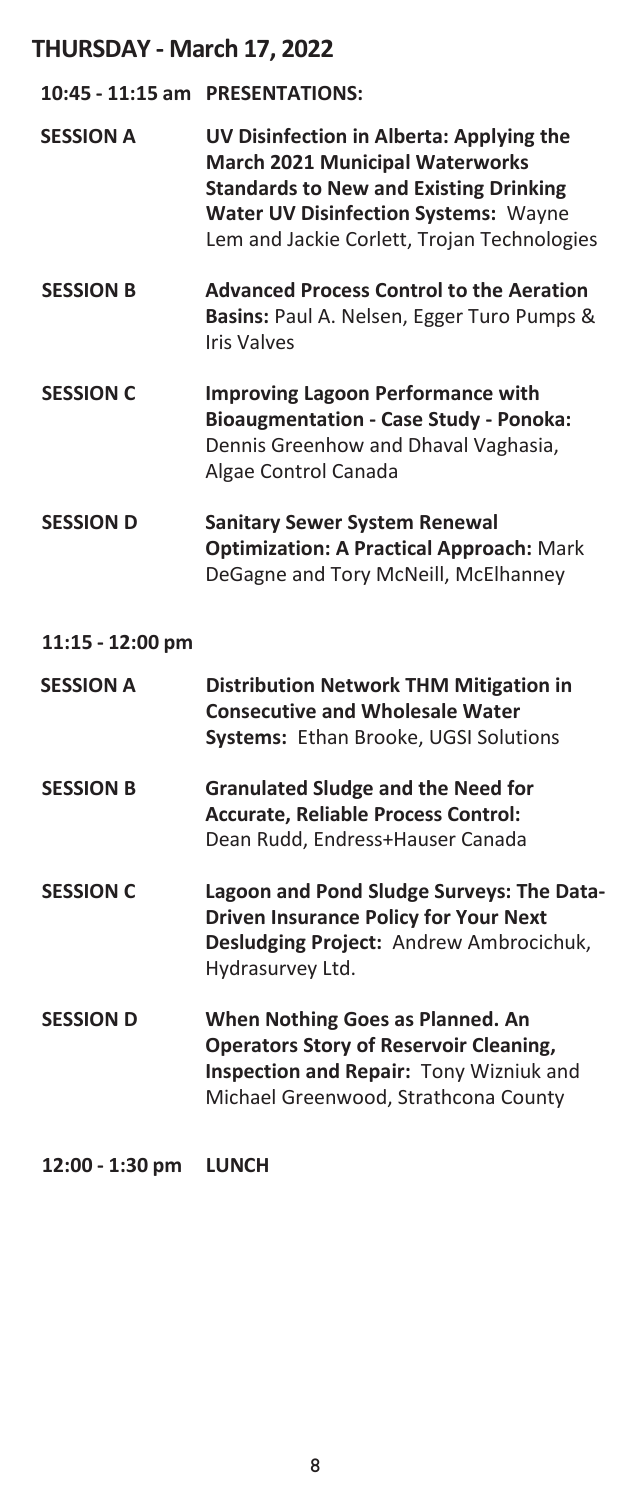| $1:30 - 2:00$ pm | <b>PRESENTATIONS:</b>                                                                                                                                                                           |
|------------------|-------------------------------------------------------------------------------------------------------------------------------------------------------------------------------------------------|
| <b>SESSION A</b> | Red Deer Residuals Management Facility -<br>Journey from Design to Commissioning:<br>Bert J. Miller, City of Red Deer and<br>Jeff Huber, Associated Engineering                                 |
| <b>SESSION B</b> | <b>Where Does Effluent Go and Who Cares</b><br>Anyway?: Tracy MacDonald and Dörte<br>Köster, Associated Environmental<br>Consultants                                                            |
| <b>SESSION C</b> | <b>Digital Tools: Friend or Foe?:</b><br>Roxanne Richardson, Stantec Consulting Ltd.                                                                                                            |
| <b>SESSION D</b> | Innovations in Wastewater Pumping: Paul<br>Payette, Crane Pumps and Stewart Meffen,<br><b>Superior Equipment Sales</b>                                                                          |
| 2:00 - 2:45 pm   |                                                                                                                                                                                                 |
| <b>SESSION A</b> | Q: Why Is My Treated Water Yellow?<br>A: Check for Manganese: Jenna Jensen and<br>Chad Moore, Alberta Environment and<br>Parks                                                                  |
| <b>SESSION B</b> | The Effect of 'Selector' Design Features and<br>Plant Operation on Sludge Settleability in<br>Full-Scale WWTPs with EBPR: Julian Xheko,<br>Stantec and Nisa Jayathilake, The City of<br>Calgary |
| <b>SESSION C</b> | CSA Z462-21: Beyond Arc Flash: Andrew<br>Greschner, Stantec Consulting Ltd.                                                                                                                     |
| <b>SESSION D</b> | How LoRaWAN™ Enables Scalable, Cost-<br><b>Efficient AMI Water Metering:</b><br>John Cherewko, eleven-x                                                                                         |
| $2:45 - 3:00$ pm | <b>COFFEE - Alpine Meadows</b>                                                                                                                                                                  |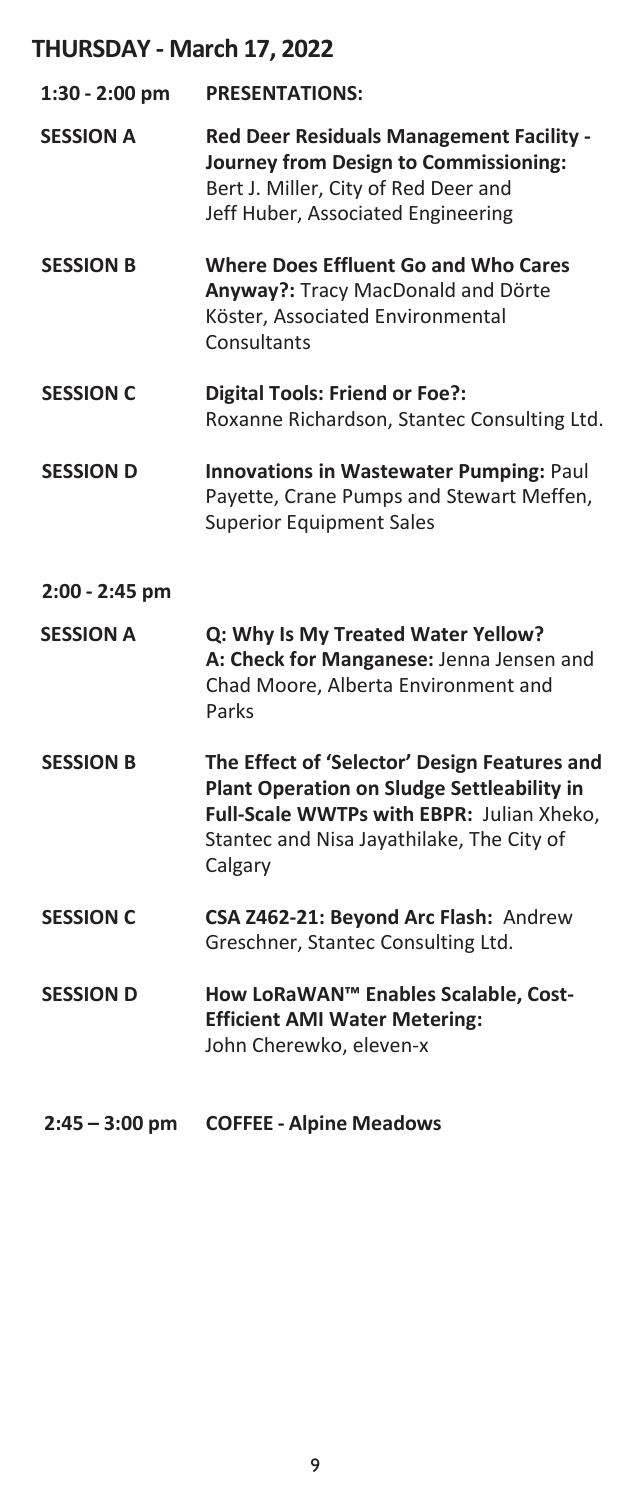| $3:00 - 3:30$ pm | <b>PRESENTATIONS:</b>                                                                                                                                     |
|------------------|-----------------------------------------------------------------------------------------------------------------------------------------------------------|
| <b>SESSION A</b> | The Benefits of Digital Instruments: What<br>They Can Tell Us, and Why We Need to<br>Listen: Dean Rudd, Endress+Hauser Canada                             |
| <b>SESSION B</b> | <b>Headworks Upgrades: Important Retrofit</b><br><b>Considerations: Simon Meikle and Andrew</b><br>Buchner, Stantec Consulting Ltd.                       |
| <b>SESSION C</b> | <b>CLOSED</b>                                                                                                                                             |
| <b>SESSION D</b> | <b>Challenges with Disinfection Residuals in</b><br>Regional Water Systems: Win Tun, Alberta<br><b>Environment and Parks</b>                              |
| $3:30 - 4:00$ pm |                                                                                                                                                           |
| <b>SESSION A</b> | <b>Quantum Disinfection - Bacteria Removal:</b><br>Cristian Chris, SEGO Industries                                                                        |
| <b>SESSION B</b> | TBA                                                                                                                                                       |
| <b>SESSION C</b> | <b>CLOSED</b>                                                                                                                                             |
| <b>SESSION D</b> | A Northern Alberta Utility's Proactive<br><b>Approach to Assessment Avoids Potential</b><br><b>Catastrophic Pipeline Failure:</b><br>Justin Hebner, Xylem |
| $6:00$ pm        | <b>RECEPTION - Alpine Meadows</b>                                                                                                                         |
| 7:00 pm          | Annual Banquet - Main Ballroom<br><b>Tickets Required</b><br><b>AWWOA - Past Chair Award</b>                                                              |
| $9:00$ pm        | <b>ENTERTAINMENT</b><br>Comedian – Bob Beddow                                                                                                             |



After the Seminar, an evaluation will be emailed to you.

AWWOA values your feedback.

Your input will make the seminar experience even better next year.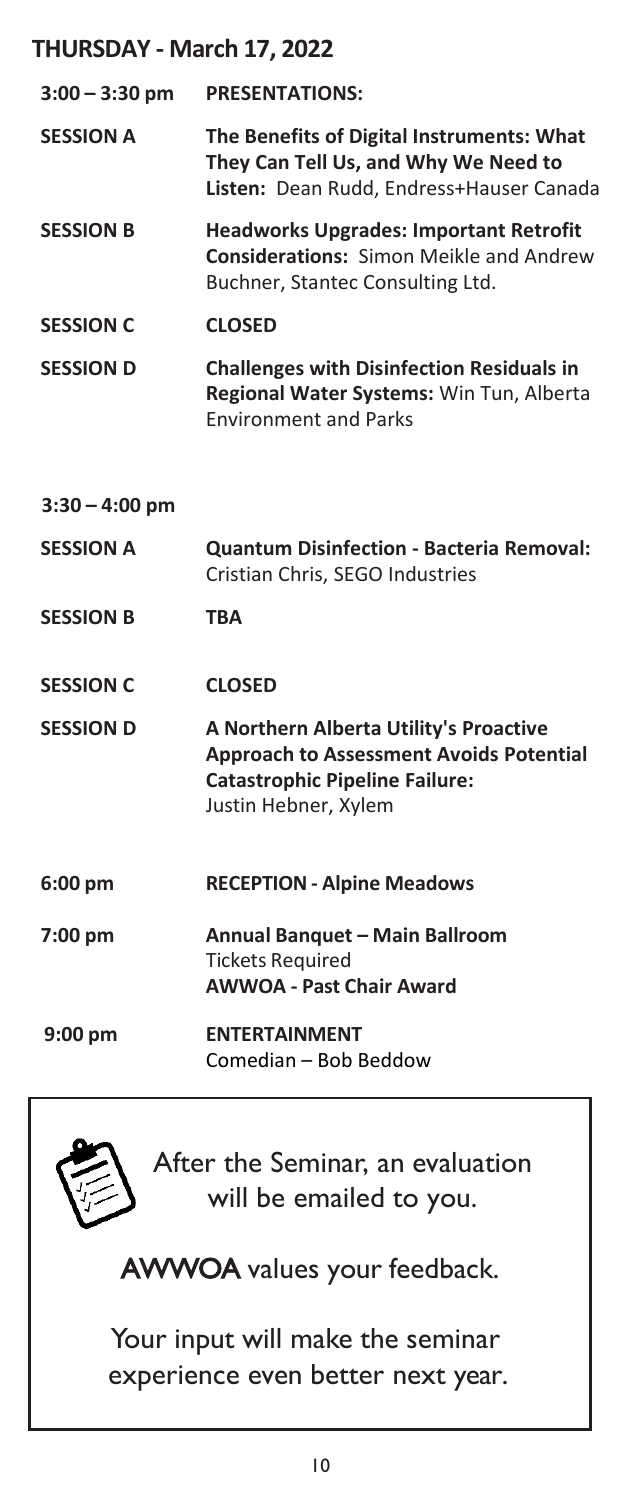## **FRIDAY - March 18, 2022**

### **MORNING WORKSHOP SESSION – Main Ballroom**

Attendance required for 0.3 CEUs

## **8:30 - 11:30 am Mastering a Comeback – Moving from Stressed to Resilient**

When a community faces an infrastructure failure such as a water break, the problem is given immediate attention. When you or someone on your team isn't doing well, it needs to be treated with the same vigor.

The intent of this program is to provide skills, and tools for individuals to move forward and succeed during any crisis. We will work through the situations water and wastewater operators face daily in their roles.

- Presenters: Jeannette Austin, EXCELLO
- **11:30 am CLOSINGREMARKS** Sandra Kotch, AWWOA Chair

## **AWARD RECIPIENTS**

From last year's seminar award ceremony

2020 GERALD SAMUEL OPERATOR OF THE YEAR AWARD

> **Blair Brandenburg City of Spruce Groove**

2021 RON BAYNE SERVICE AWARD

#### **Kirstin Mihaychuk AWWOA**

2021 STEVE BLONSKY HONORARY LIFE MEMBERSHIP AWARD

> **Bert E Miller** and **Andy Bebbington**

For a complete list of past award recipients visit awwoa.ca/awards-scholarships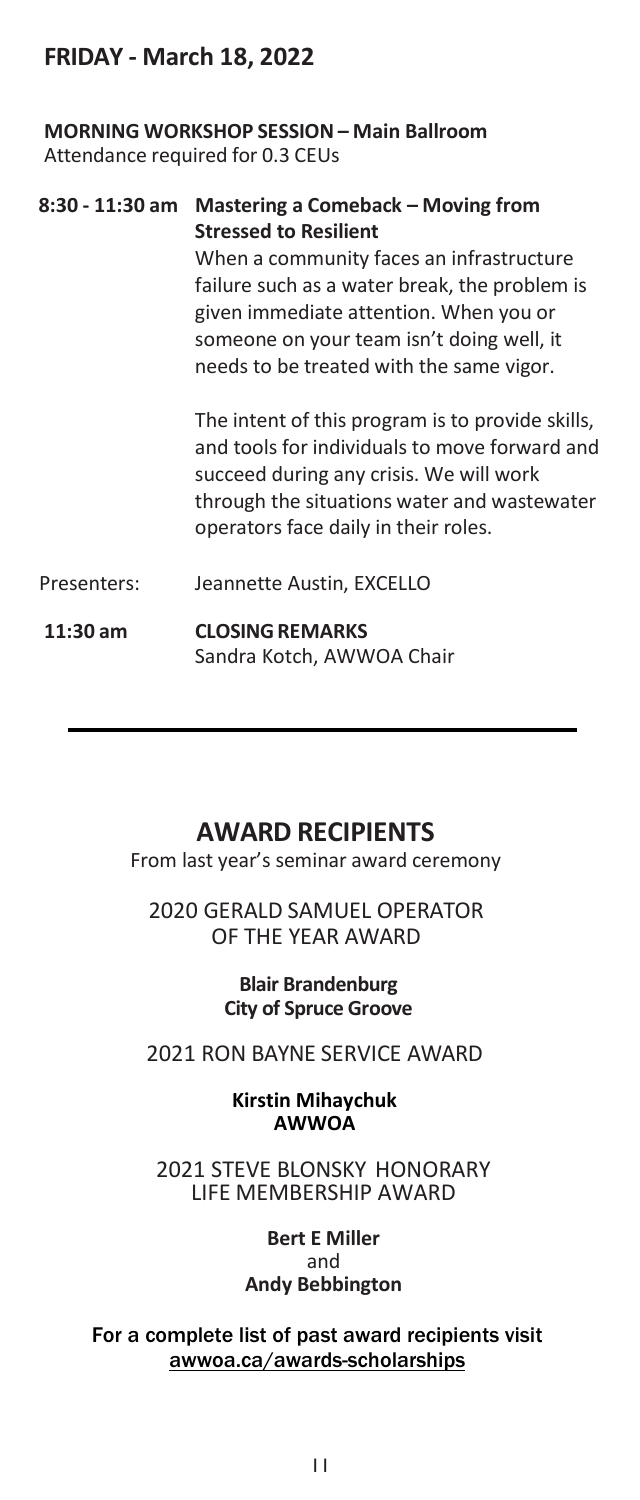#### **List of Exhibitors**

|          | Willow     | AWWOA                                                 |
|----------|------------|-------------------------------------------------------|
| Pine     |            | <b>Silent Auction</b>                                 |
|          | Maple      | BioMaxx<br>Environmental                              |
| 1        |            | Aerzen Canada                                         |
| 2        |            | National Process                                      |
| 3        |            | Equipment Inc<br>Donison & Associates Ltd             |
| 4        | Mueller    |                                                       |
| 5        |            | Westech Industrial Ltd                                |
| 6        |            | JWC Environmental                                     |
| 7        |            | Mequipco Ltd                                          |
| 8        |            | Evoqua Water<br>Technologies Ltd                      |
| 9        |            | Clear Water Controls                                  |
| 10       |            | E.B. Horsman & Son                                    |
| 11       |            | Stormtec Water                                        |
|          |            | Management                                            |
| 12       |            | LineStar Utility Supply                               |
| 13       |            | Trojan Industries                                     |
| 14<br>15 |            | McKay Water Works<br>Advance Diving Projects          |
| 16       |            | Top Shot Concrete                                     |
| 17       |            | SRP Control Systems                                   |
| 18       |            | ClearTech Industries                                  |
| 19       |            | Cam-Trac Inspection                                   |
| 20       | GF-Urecon  |                                                       |
| 21       |            | Wolseley Water Works                                  |
| 22<br>23 |            | Alberta Wilbert Sales Ltd<br>Northern Lakes College   |
| 24       |            | <b>Aquateck West</b>                                  |
| 25       |            | Cubex Equipment Ltd                                   |
| 26       |            | Carbon Controls Ltd                                   |
| 27       |            | Lambourne Environmental                               |
| 28       |            | Accu-Flo Meter Service                                |
| 29<br>30 | Victaulic  |                                                       |
| 31       |            | H2 Solutions Inc<br>Superior Equipment Sales          |
| 32       |            | Elemental Marketing &                                 |
|          |            | Remediation                                           |
| 33       |            | Alfagomma Canada                                      |
| 34       |            | Kayden Industries                                     |
| 35       |            | Alberta Enviro. & Parks                               |
| 36<br>37 |            | WJF Instrumentation Ltd<br>Acti-Zyme Products Ltd     |
| 38       |            | <b>ICONIX Waterworks</b>                              |
| 39       |            | Tundra Process Solutions                              |
| 40       |            | <b>EECOL Electric</b>                                 |
| 41       |            | Infrastructure Asset                                  |
|          |            | Management Alberta                                    |
| 42       |            | Waterfall Security                                    |
| 43       | Solutions  | Integral High Performance                             |
|          | Coatings   |                                                       |
| 44       |            | Portage College                                       |
| 45       |            | Calgary Sewer Scope                                   |
| 46       |            | H2O Logics Inc                                        |
| 47       |            | Ar-Tech Coating Ltd                                   |
| 48<br>49 |            | Avensys Solutions Inc<br>& 50 North Fringe Industrial |
| 51       | & 52 Vanko |                                                       |
|          |            |                                                       |

- Mountainview Systems Ltd
- ALS Environmental
- Roshan Water Solutions
- Chem International
- Fabco Plastics Western Ltd
- Algae Control Canada
- Capital H2O Systems Inc
- VWR/Avantor
- Hydrasurvey Ltd
- Klearwater Equipment & Technologies Corp
- Robar Industries
- Utility Supply Corp. West
- Cambridge Brass
- NAIT
- Norwood Waterworks
- 68 & 69 InfraStruct Products
- IPEX Inc
- Heat-Line
- Waste Go
- Aquatera Utilities
- Stowell Pumps
- EnviroTRACE
- Procon Systems
- McElhanney Ltd
- Delco Water
- Winters Instruments
- PipeTech Rentals
- SAIT
- Jadler Industries Alberta
- REED Manufacturing Co
- Pond Pro Canada
- DWG Process Supply Ltd
- Endress+Hauser
- Nexom
- Pro-Line Fittings
- Ford Meter Box
- John Brooks Company
- N.S. Pawliuk & Son Contracting
- Spartan Controls
- Unified Alloys
- General Wire/Kupferle
- 95 & 96 Wajax
- IVIS Construction
- Veolia
- Metercor Inc
- Taber Solids Control
- Telematic Controls
- Pan Dakota Dive Services
- Waste'n Water Tech
- HACH
- BettsM Controls Inc
- APWA AB Chapter
- Hetek Solutions Inc
- 108 Arndt Motor and Pump
- Liberty Pumps
- Fernco/Source One Environmental
- Clean Harbors Lodging Services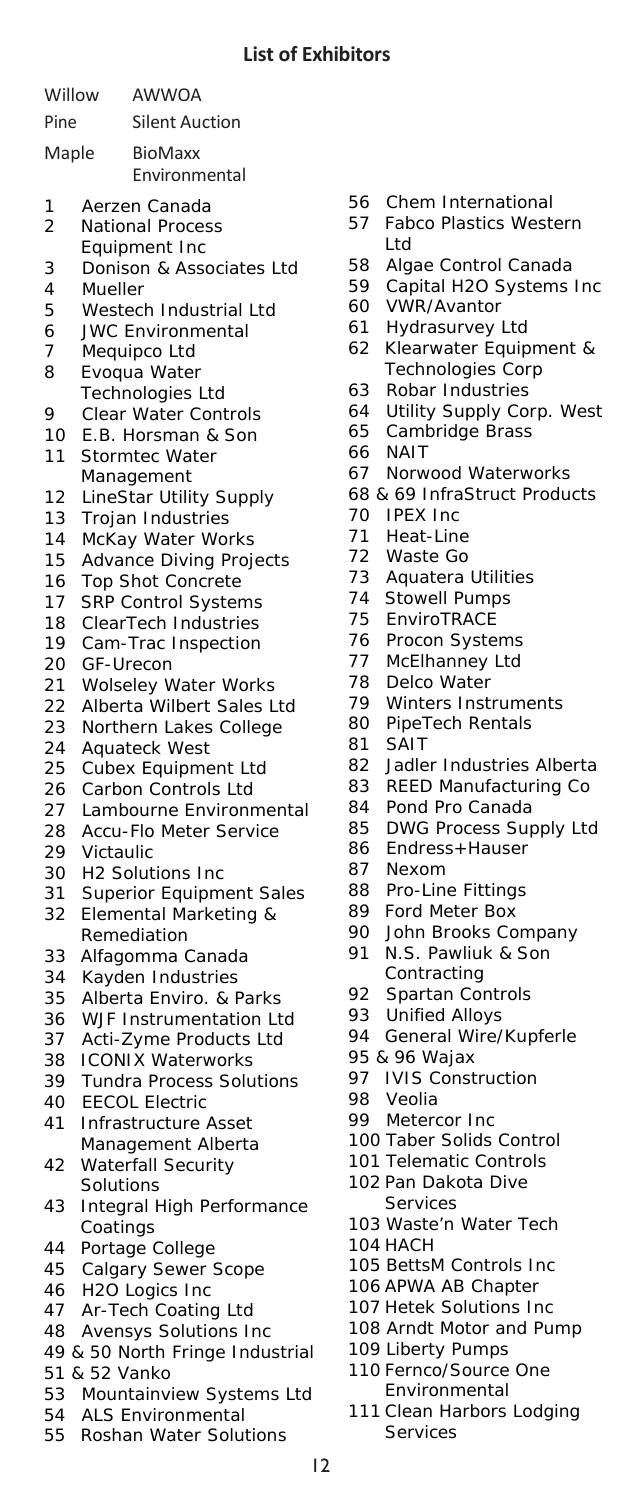- 112 AWI (Anthratech Western Inc)
- 113 & 114 Xylem
- 115 Brenntag Canada Inc
- 116 EMCO Waterworks
- 117 Aquatech Diving & Marine Services
- 118 & 119 Chamco Industries
- 120 SFC Energy
- 121 Denso North America Inc
- 122 TDH Fluid Systems Inc
- 123 Target Products
- 124 Stonhard
- 125 SEGO Industries
- 126 Greatario Engineered Storage Systems
- 127 & 128 Ramtech
- Environmental Products
- 129 Clow Canada
- 130 MPE Engineering Ltd
- 131 Joe Johnson Equipment
- 132 VEGA Instruments Canada
- 133 Romac Industries
- 134 Pacific Flow Control Canada
- 135 Camenex Control Systems
- 136 Summit Valve and Controls
- 137 Wachs Canada Ltd
- 138 Intrepid Group
- 139 CARO Analytical Services
- 140 Electrogas Monitors
- 141 CGI Instrumentation Inc
- 142 Georg Fischer Piping Systems
- 143 CB Process
- 144 RIDGID

*The Alberta Water & Wastewater Operators Association wishes to thank*

**Alberco Construction Algae Control Canada Aquatech Diving & Marine Services Aquateck West Aquatera Utilities BioMaxx Environmental EPCOR H2 Solutions Master Meter Canada MPE Engineering Ltd Mueller Canada SEGO Industries Stantec The City of Calgary Westech Industrial Wolseley Waterworks**

for their generous support!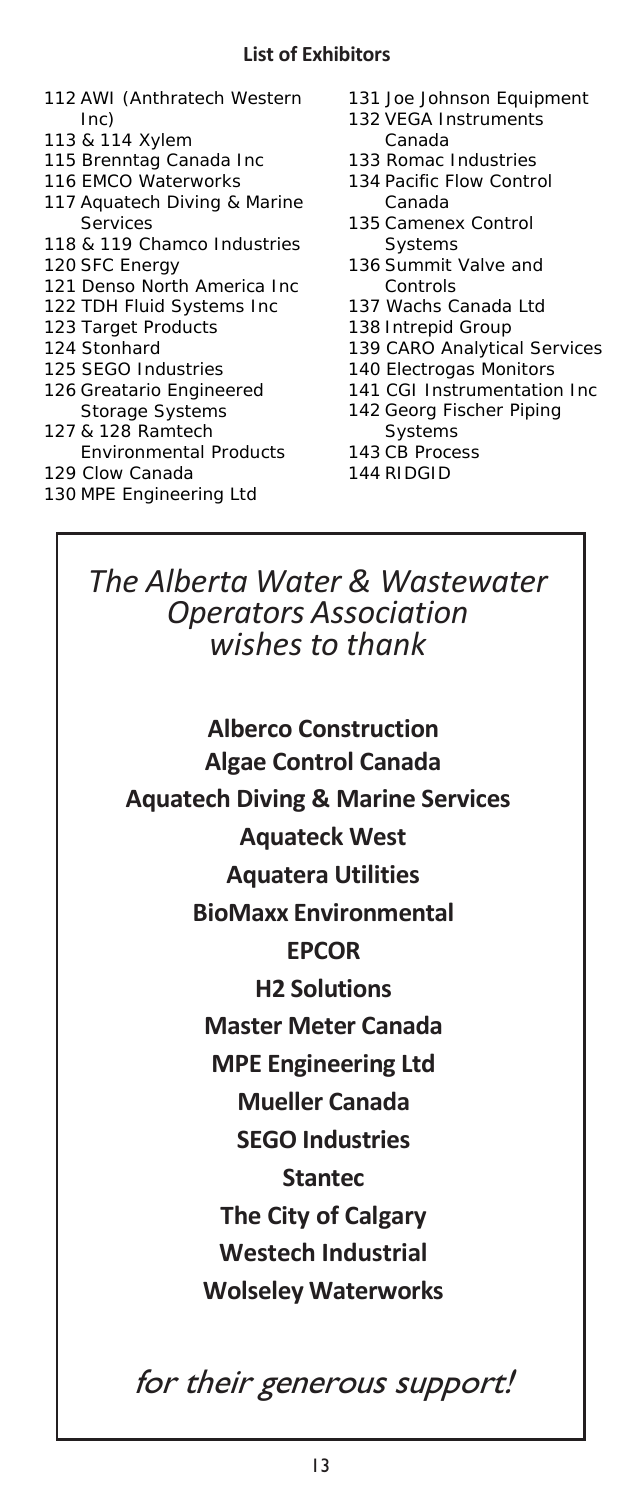## **Banff Park Lodge Lower Level**

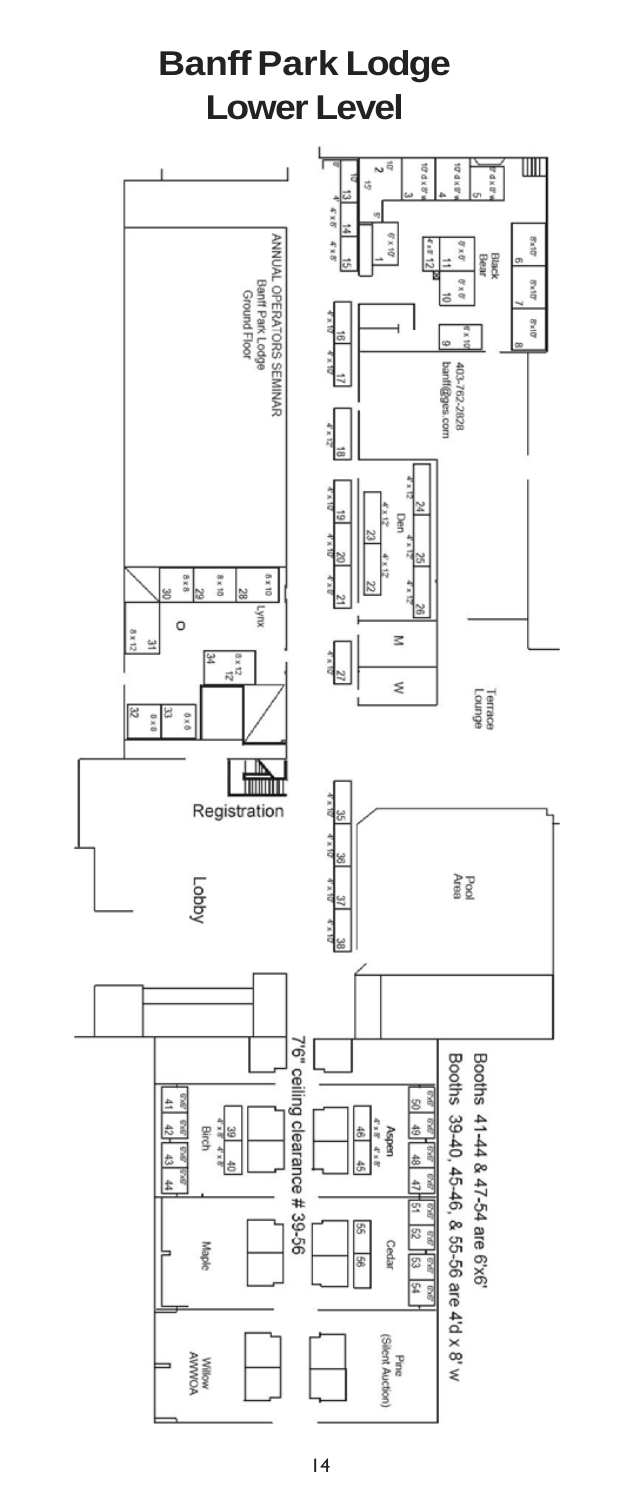## **Banff Park Lodge Upper Level**



Trade Show Display Times Monday: 3:00 – 9:00 p.m. Tuesday: 10:00 a.m. – 4:00 p.m.